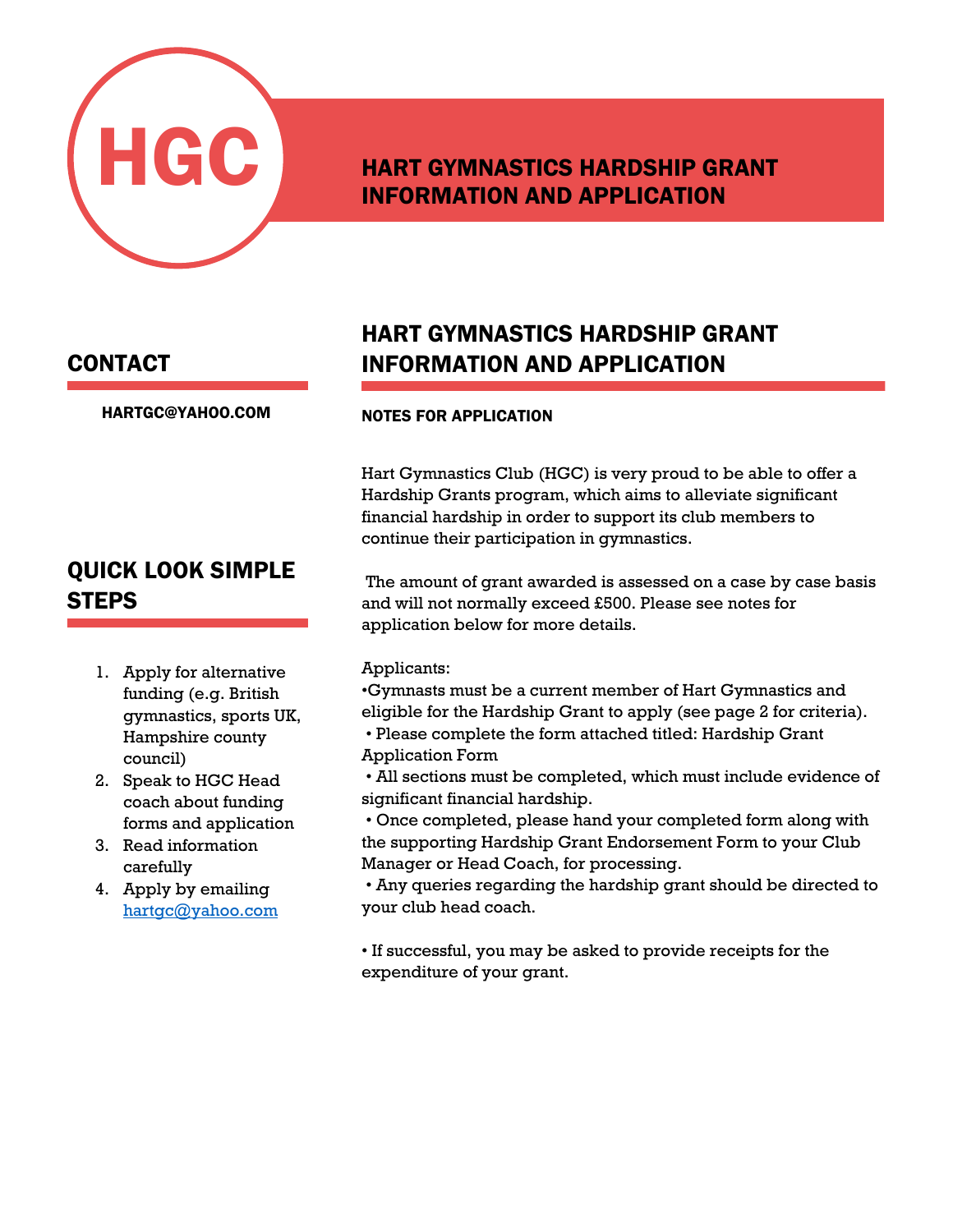

### APPLICATION

### CRITERIA FOR HARDSHIP GRANT

1. Aim of Hart Gymnastics Found Hardship Grants (HGCHG) INFORMATION AND APPLICATION

below); 1.1 To alleviate significant financial hardship (see definition

2 HGCHG's definition of significant financial hardship

2.1 For the purpose of HGCHG's, HGC defines significant financial hardship as being a shortage of finances which has the effect of ending people's involvement in gymnastics or makes it The amount of grant awarded is assessed on a case by case unreasonably difficult for people to continue to be involved in  $\mathbf y$  indication. gymnastics.

application below for more details. 3 Who is eligible to apply for HGCHG?

3.1 Current members of Hart Gymnastics who are experiencing financial difficulty which is affecting their continued involvement in;

3.2 Current members of Hart Gymnastics who are in crisis.  $\mathcal{A}=\mathcal{A}$  and  $\mathcal{A}=\mathcal{A}$  and  $\mathcal{A}=\mathcal{A}$  and  $\mathcal{A}=\mathcal{A}$  and  $\mathcal{A}=\mathcal{A}$  and  $\mathcal{A}=\mathcal{A}$  and  $\mathcal{A}=\mathcal{A}$ 

4 Who is not eligible to apply for HGCHG?  $\mathbf{P}$ 

4.1 Those who are deemed to be financially capable of/or have 1.1 Those who are decided to be mandany capable the means to fund their involvement in gymnastics;

directed to your club head coach. 4.2 Any person who has made a false claim in the past;

4.3 Gymnasts in receipt of UK Sport-funding or BGF Hardship Grant or any other similar funding for gymnastics or sport;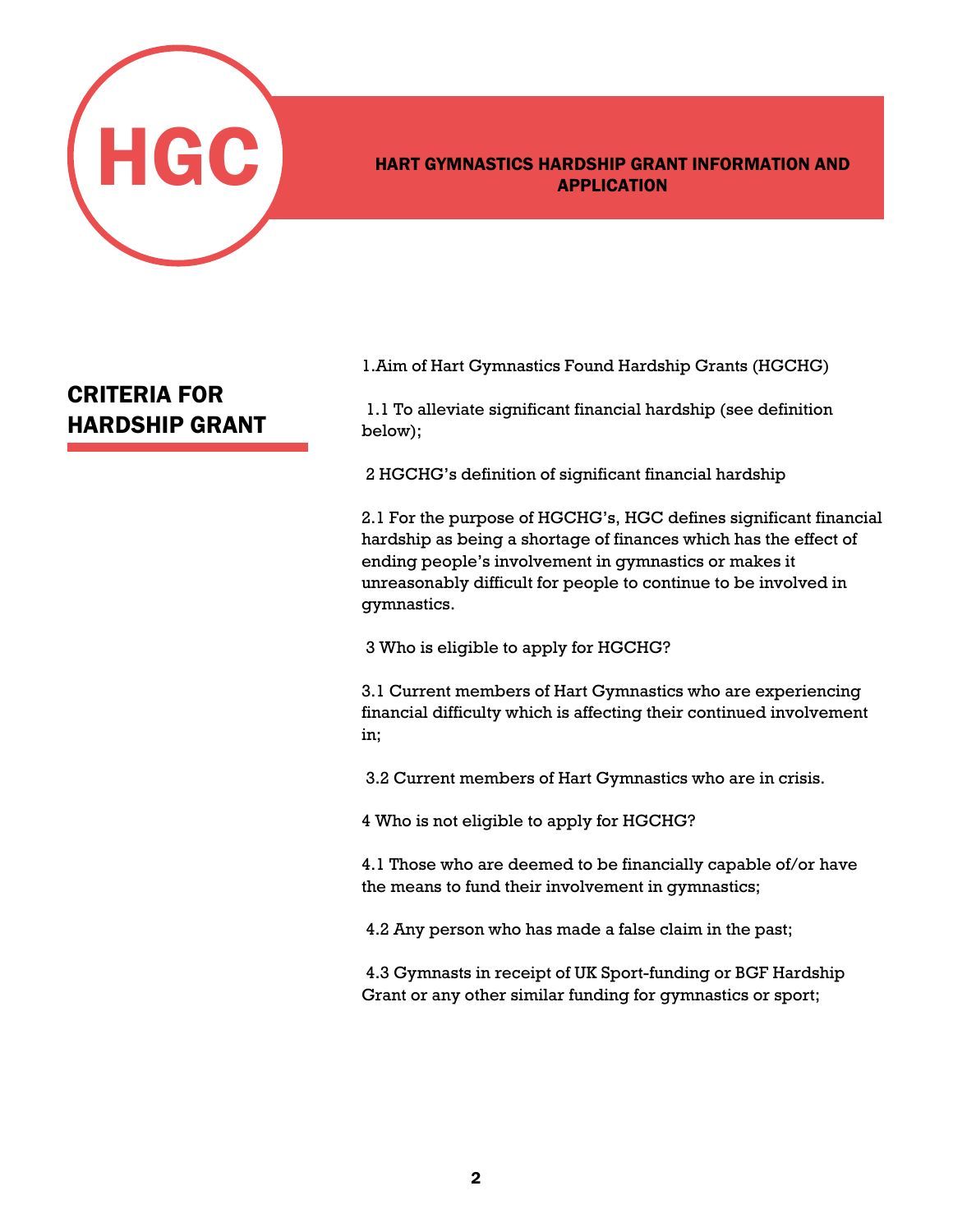

## HART GYMNASTICS HARDSHIP GRANT INFORMATION AND APPLICATION

### OTHER NOTES FOR HARDSHIP GRANT

### $5$  Other notes  $\overline{\phantom{a}}$

subscriptions. 5.1 Hardship Grants cannot be used to pay BG membership

5.2 Hardship grants cannot be awarded retrospectively.

5.3 Hardship grants can be awarded "in principle", subject to the applicant being selected for a particular event or competition. continue the participation in gymnastics.

5.4 Only one grant per person will be awarded in a 12 month<br>restied  $\mathbf{p}_{\text{error}}$ period.

application below for more details. awarding you any grants. 5.3 HGC may require you to apply for outside funding before

5.4 HGC may have to divulge information to committee members depending on amount required. Please note all committee members are require to sign a confidentiality agreement.

5.5 All application will be assessed case by case. evidence of significant financial hardship.

5.6 HGC reserves the right to recover grant monies which have ardship Crassives the Hardship Gracever grain include which have not been spent on the costs for which they were intended. Any not been spent on the costs for which they were me queries regarding eligibility and other matters should be  $\tilde{q}$ addressed to the Hart Gymnastics Club manager via email to [hartgc@yahoo.com.](mailto:hartgc@yahoo.com)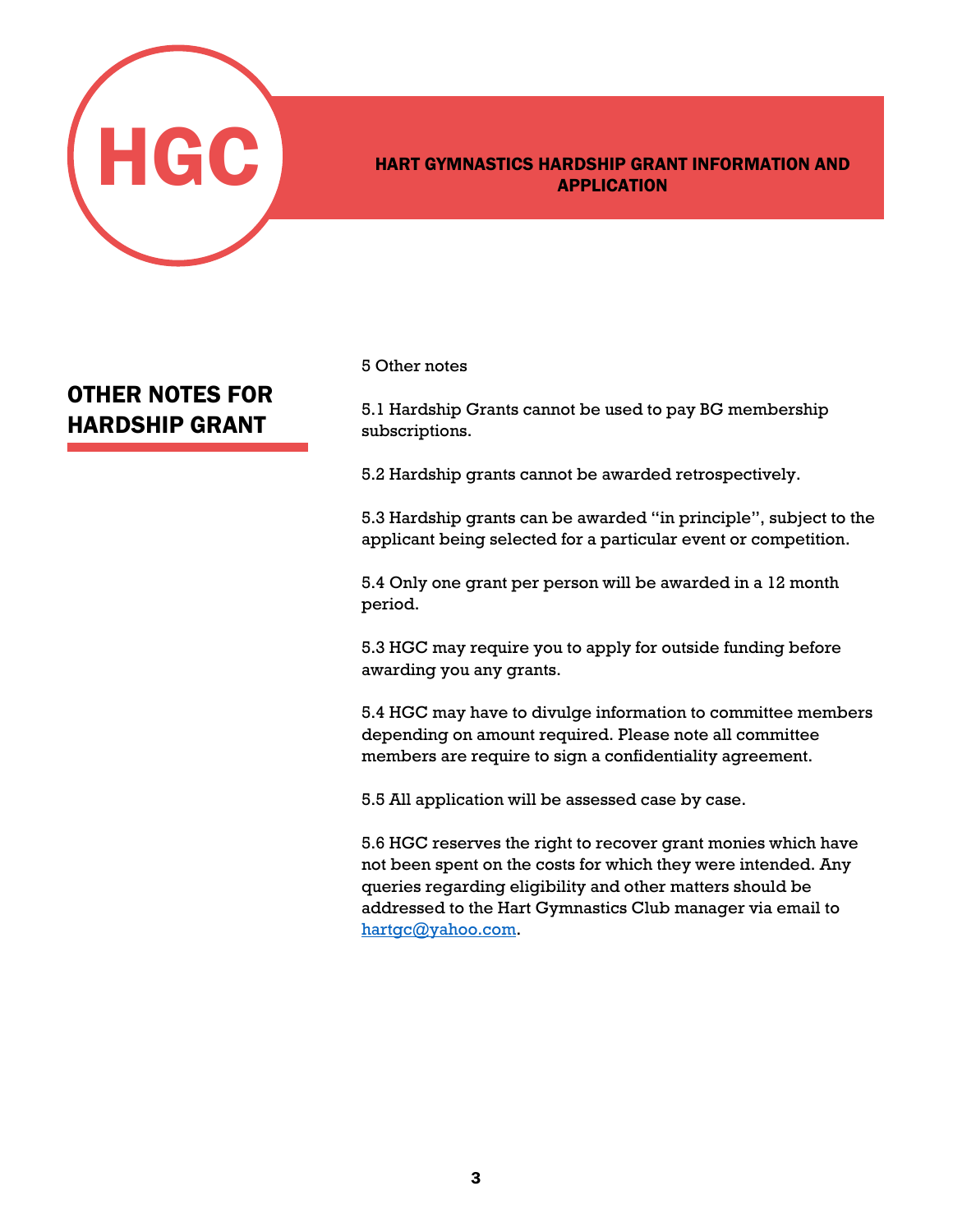## **Hart Gymnastics Club**

| <b>Hardship Grant Application Form</b><br>This Application Form should only be completed after reading the Criteria for Hardship Grants                                                                                                                                                                                                                                                      |
|----------------------------------------------------------------------------------------------------------------------------------------------------------------------------------------------------------------------------------------------------------------------------------------------------------------------------------------------------------------------------------------------|
|                                                                                                                                                                                                                                                                                                                                                                                              |
|                                                                                                                                                                                                                                                                                                                                                                                              |
| <b>PERSONAL DETAILS</b>                                                                                                                                                                                                                                                                                                                                                                      |
|                                                                                                                                                                                                                                                                                                                                                                                              |
|                                                                                                                                                                                                                                                                                                                                                                                              |
|                                                                                                                                                                                                                                                                                                                                                                                              |
|                                                                                                                                                                                                                                                                                                                                                                                              |
|                                                                                                                                                                                                                                                                                                                                                                                              |
| Please tick what applies to your situation : (Parent or Gymnasts over 16)<br>a. I am a student/in full-time education<br>b. I am employed full-time<br>c. I am employed part-time<br>d. I am self-employed<br>e. I am seeking work<br>f. I am a single income family<br>g. Other (e.g. not seeking work, retired)<br>Please specify_<br>1) How are you currently raising funds for yourself? |
| How did you raise funds for previous costs associated with your participation in gymnastics?<br>2)                                                                                                                                                                                                                                                                                           |
| How and why have these arrangements changed?<br>3).                                                                                                                                                                                                                                                                                                                                          |

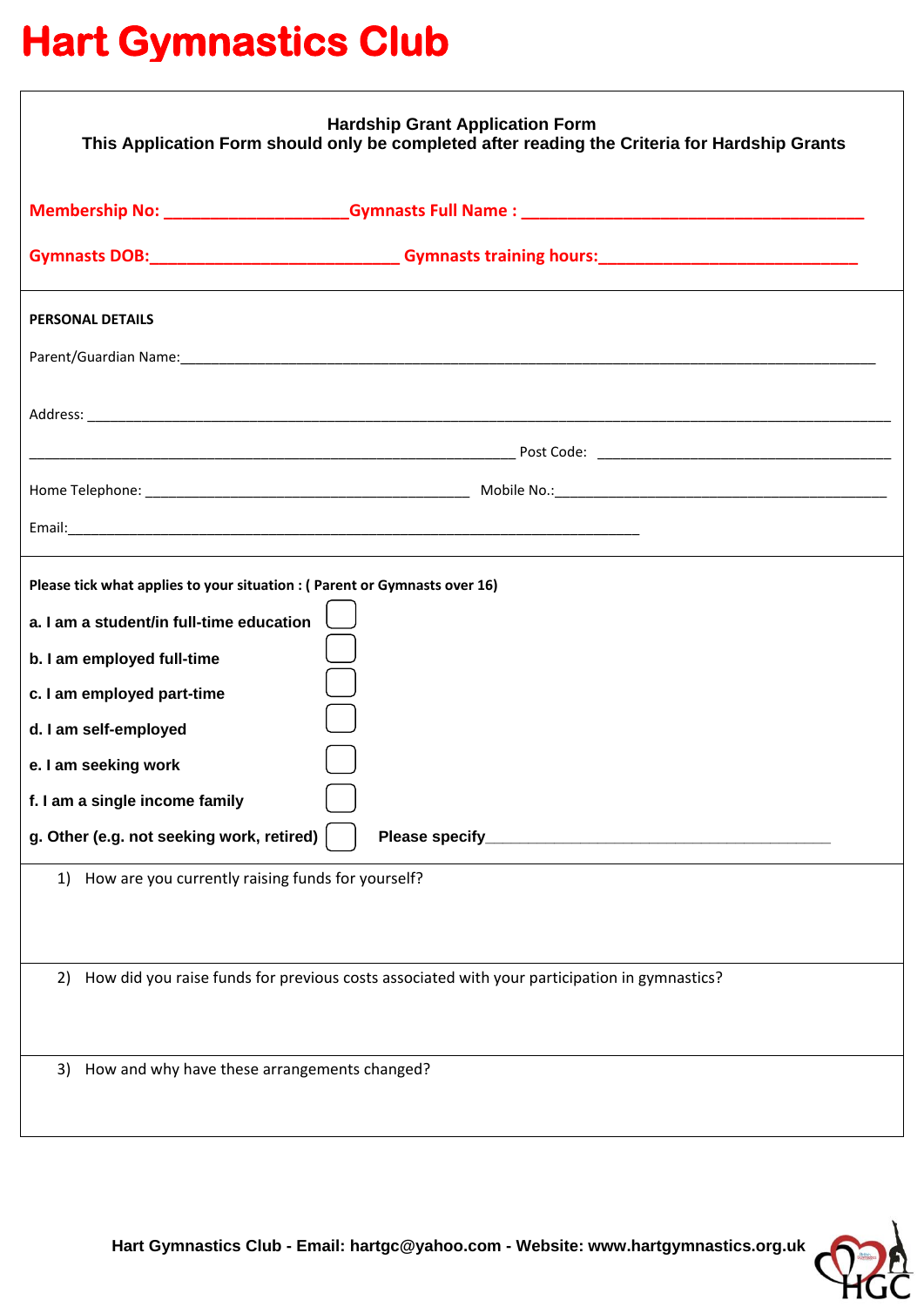# **Hart Gymnastics Club**

#### **Hardship Grant Application Form**

**This Application Form should only be completed after reading the Criteria for Hardship Grants**

4. Please use the space below to tell us about your situation (including any financial support or help in-kind you receive) and your need of financial support. Please also use this space to tell us what difference it would make to your life if you were awarded a grant.